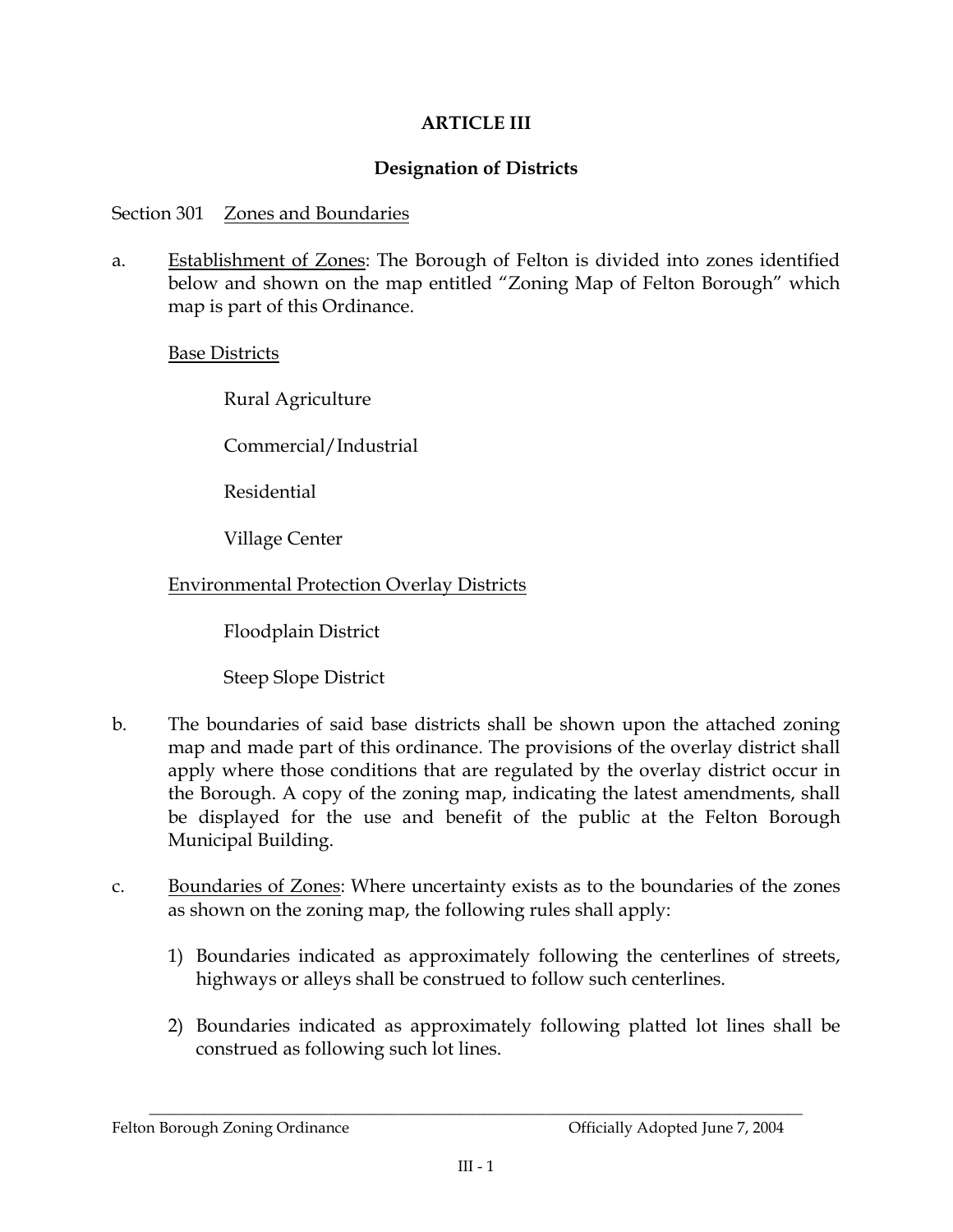- 3) Boundaries indicated as approximately following municipality limits shall be construed as following municipality limits.
- 4) Boundaries indicated as approximately following the centerlines of streams, rivers or other bodies of water shall be construed to follow such centerlines.
- 5) Boundaries indicated as parallel to or extensions of features indicated in Subsection (1) through (4) shall be so construed. Distances not specifically indicated on the official zoning map shall be determined by the scale of the map.
- 7) Where physical or cultural features existing on the ground are at variance with those shown on the official zoning map or in circumstances not covered by Sub-section (1) through (5), the Zoning Officer shall interpret the district boundaries.

## Section 302 Use Adjustment on District Boundaries

In unsubdivided land where a district boundary line divides a lot held in single and separate ownership, the following rules shall apply:

- a. The use in a less restricted district may extend over the portion of the lot in the more restricted district, a distance of not more than fifty (50) feet beyond the district boundary line providing such extension does not extend the frontage of the use along a street in the more restricted district.
- $\mathbf{b}$ . The frontage of the use in a less restricted district may extend over the portion of the lot in the more restricted district, a distance of not more than fifty (50) feet beyond the district line, providing a variance is granted by the Zoning Hearing Board.
- Where a district boundary divides a lot, the permitted use of either district may  $C<sub>1</sub>$ extend not more than 50 feet into the other district.

#### Section 303 **Application of District Regulations**

The regulations set by this Ordinance within each district shall be minimum regulations and shall apply uniformly to each class or kind of structure or land, except as hereinafter provided.

No building, structure or land shall hereafter be used or occupied and no building a. or structure or part thereof shall hereafter be erected constructed, reconstructed,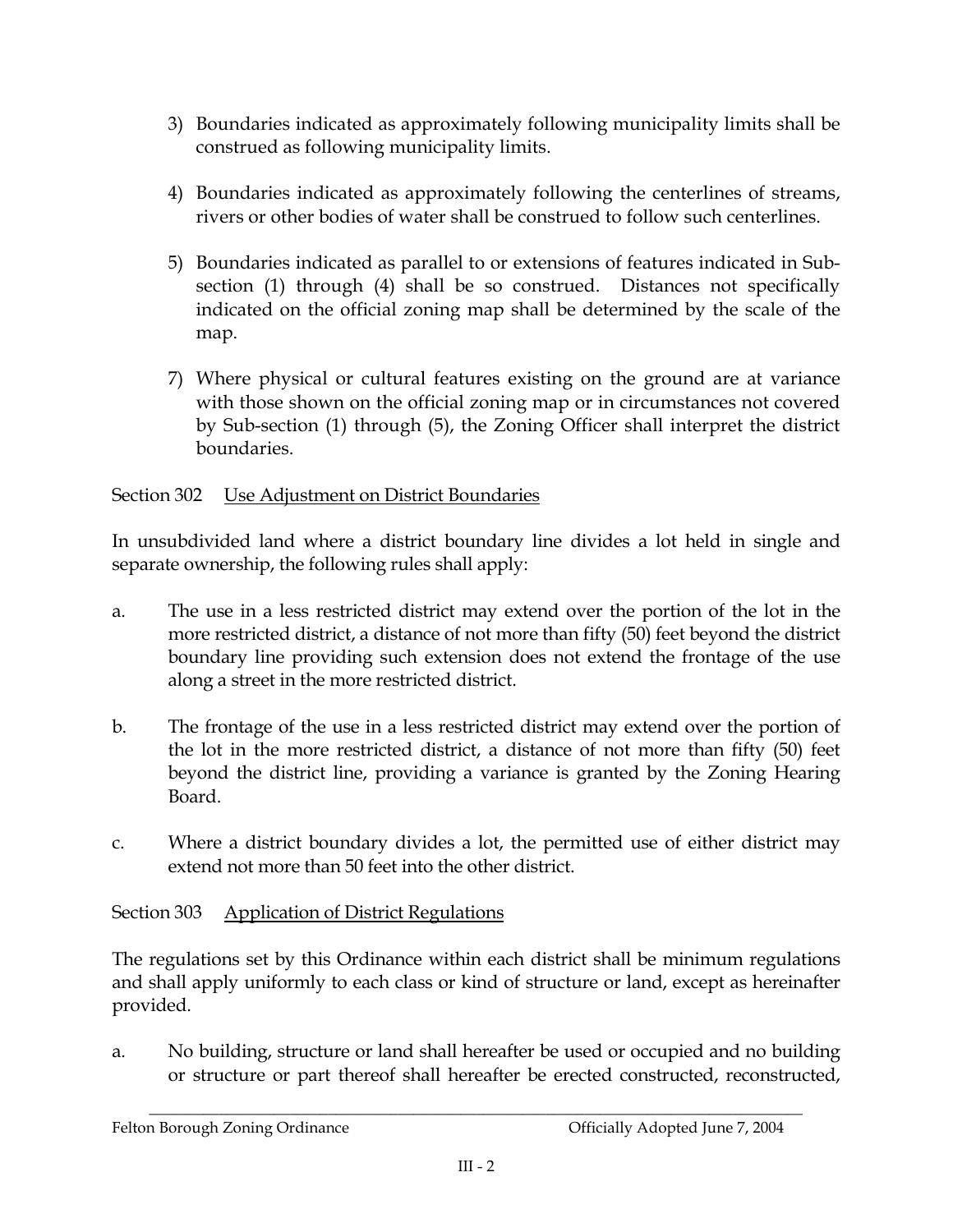moved, or structurally altered unless in conformity with all the regulations herein specified for the district in which it is located.

- No building or other structure shall hereafter be erected or altered except in  $\mathbf{b}$ . conformance with the provisions of this Ordinance.
- No part of a yard or other open space or off-street parking or loading space  $C<sub>1</sub>$ required about or in connection with any building for the purpose of complying with this Ordinance shall be included as part of a yard, open space or off-street parking or loading space similarly required for any other building.
- $d_{\cdot}$ No yard or lot existing at the time of passage of this Ordinance shall be reduced in dimension or area below the minimum requirements set forth herein except in conformance with the provisions of this Ordinance. Yards or lots created after the effective date of this Ordinance shall meet at least the minimum requirements established by this Ordinance.

#### Section 306 Uses Not Provided For

In any district established by this ordinance, when a specific use is neither permitted nor denied, the Zoning Hearing Board shall make a determination in accordance with Article XV, Jurisdiction of the Zoning Hearing Board as to the similarity or compatibility of the use in question to the permitted uses in the district. No zoning permit shall be issued by the Zoning Officer for any unspecified use until this determination has been made.

# Section 304 Performance Standards

No land or building in any District in the Borough shall be used or occupied in such a manner so as to create any dangerous or objectionable elements in such amount as to adversely affect the surrounding area or premises. All uses of land or building shall initially and continuously comply with all applicable performance standards established by Federal and State agencies.

# Section 305 Use Regulations

- Uses Permitted: The uses permitted in the zones established by this Ordinance  $a<sub>1</sub>$ and the permitted extent of these uses are as shown in Articles IV, V, VI, and VII. The uses shown, as permitted and special exceptions in each zone are the only uses permitted in that zone. Unless otherwise noted, the use or dimensional standards are the requirements for each use. However,
	- 1) Additional supplemental provisions are set forth in Article X.